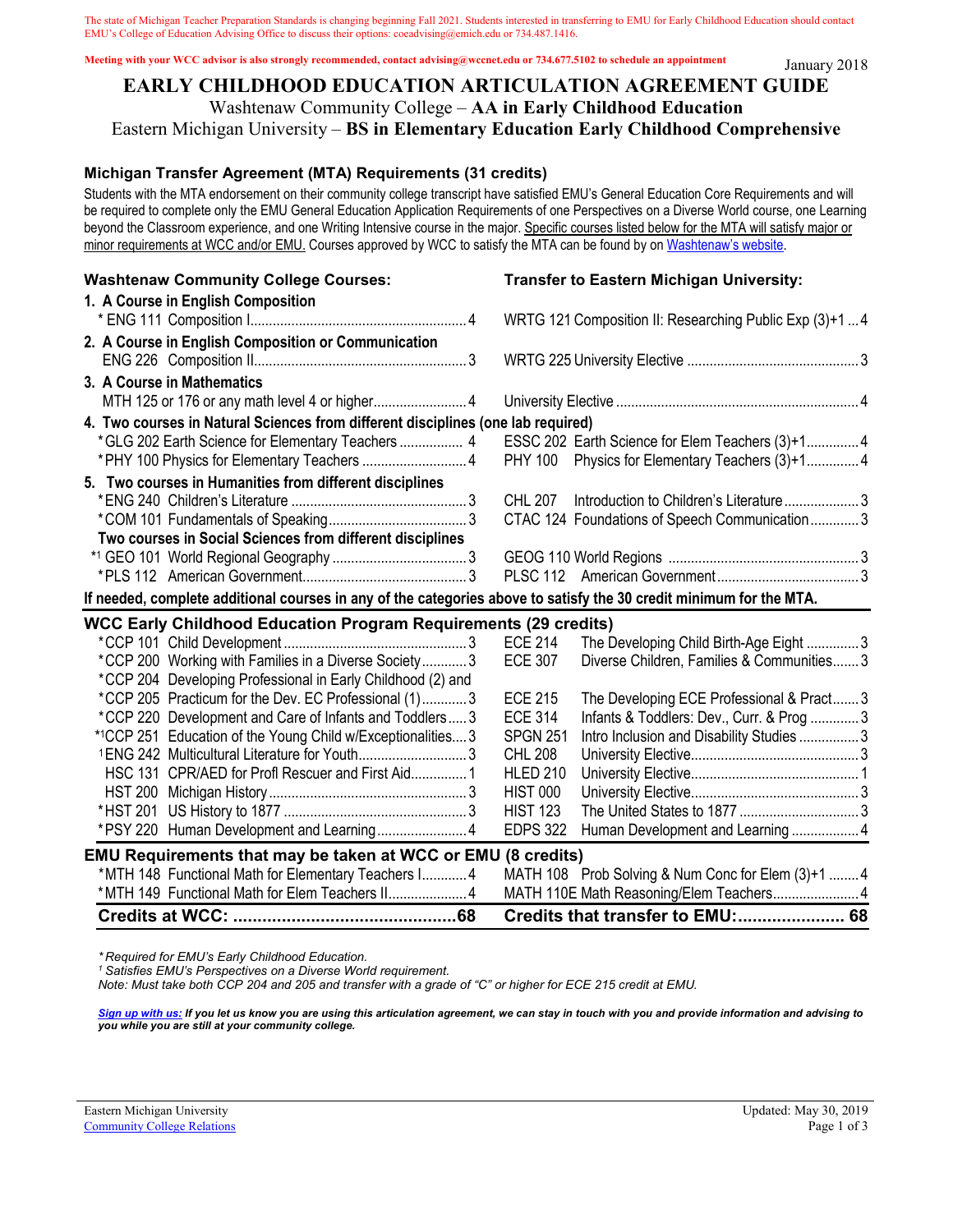### **EARLY CHILDHOOD EDUCATION ARTICULATION AGREEMENT GUIDE**

Washtenaw Community College – **AA in Early Childhood Education**

Eastern Michigan University – **BS in Elementary Education Early Childhood Comprehensive**

## **Completion of Elementary Education Early Childhood Comprehensive Program at EMU**

#### **Admission Requirements to Initial Teacher Preparation Program Candidacy**

*Students must meet all of the following requirements*

- Completion of 56 credit hours
- Appropriate cumulative GPA. One of:
	- o An overall EMU GPA of 2.5 or higher based on a minimum of 12 credit hours taken at EMU. An EMU GPA of 2.5 or higher in your major, based on at least one course in your major. The Elementary Education Major is comprehensive, therefore, the elementary major GPA is based on the cumulative of liberal arts curriculum and content course work.
	- Transferred 56 credits with a cumulative 3.0 GPA from all previous institutions or an overall EMU GPA of 2.5 or higher based on a minimum of 12 credit hours taken at EMU (courses in Pre-admission Phase will apply). An EMU GPA of 2.5 or higher in your major, based on at least one course in your major. The Elementary Education Major is comprehensive, therefore, the elementary major GPA is based on the cumulative of liberal arts curriculum and content course work.
	- A grade of "C" or higher in the following courses (if taken): WRTG 121, CTAC 124, MATH 108, MATH 110E, PHY 100, ESSC 202, and all of the professional education courses.
	- ICHAT criminal background check, and Statement of Civil/Criminal Convictions.
	- Attendance at Group Advising Session required*.*

# **Pre-admission Phase Course (3 credits)**

|--|--|--|

|                 | <b>Liberal Arts Requirements</b>           | (12 credits) |
|-----------------|--------------------------------------------|--------------|
| <b>ARTE 220</b> | Visual Arts for Elementary Teachers 3      |              |
|                 |                                            |              |
|                 | MUED 220 Music for Elementary Teachers 3   |              |
|                 |                                            |              |
| <b>ENGL 307</b> | <b>Writing Process for Elem Tchs</b>       |              |
| <b>RDNG 240</b> | <b>Read/Writing Connection Elem Grades</b> |              |

#### *Must be admitted to the program*

| <b>Phases I Courses</b> | (12 credits)                                          |  |
|-------------------------|-------------------------------------------------------|--|
|                         |                                                       |  |
|                         | SFCE 328W Schools for a Diverse & Democratic Society3 |  |
|                         | CURR 304 Curriculum & Methods-Elementary3             |  |
|                         |                                                       |  |

#### **Phases II Courses (18 credits)**

|                 |                                           | . |
|-----------------|-------------------------------------------|---|
| <b>BIOT 303</b> | Life Science for Elementary Teachers3     |   |
| LTEC 330        | Instructional Apps of Media & Technology3 |   |

*<sup>1</sup> Meets EMU's Learning Beyond the Classroom (LBC) requirement.* 

#### **Phases II Courses continued**

| MATH 381 Teaching Mathematics in Elem School3       |  |
|-----------------------------------------------------|--|
| PRCT 310L4 Practicum II: Elementary 3               |  |
| RDNG 310 Lit Across the Curr/Interm Grds3           |  |
| CURR/HIST 308 Integrated Elem Social Studies Meth 3 |  |
|                                                     |  |

# **Major Requirements (18 credits)**

| <b>ECE 302</b> | Child Centered Teaching and Learning3         |
|----------------|-----------------------------------------------|
| <b>ECE 303</b> | Implementing the Curriculum3                  |
| <b>ECE 341</b> | Assessment of the Young Child3                |
| <b>ECE 342</b> | International Teaching in the Content Areas 3 |
| <b>ECE 343</b> | Advocacy, Leadership and Administration3      |
| <b>ECE 451</b> | Inclusive Classroom in Early Childhood  3     |
|                |                                               |

## **Phase III Student Teaching (9 credits)**

| Approximate Credits to Graduate:  140 |  |
|---------------------------------------|--|